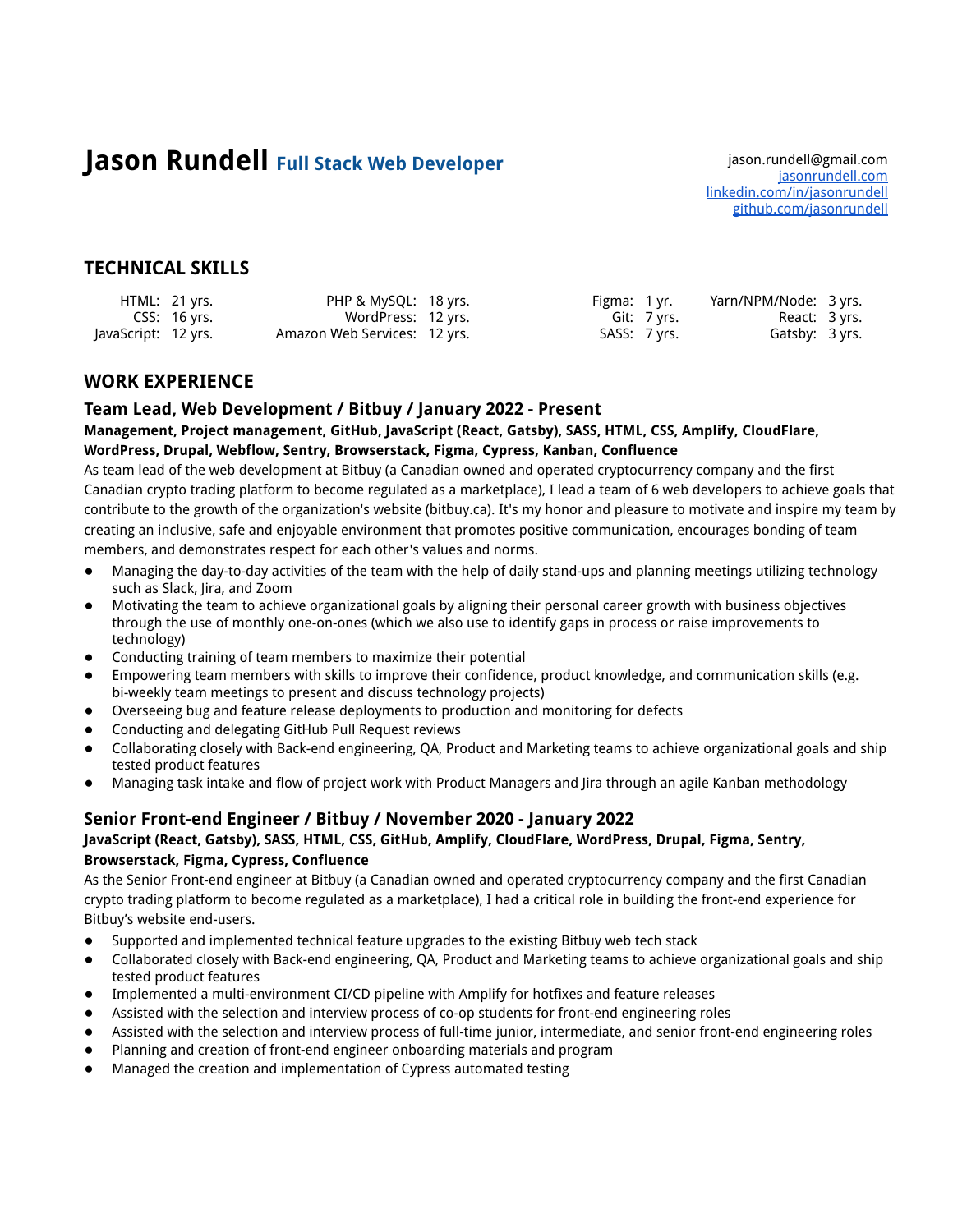## **Senior Developer / Intuit - Quickbooks / July 2019 - Present**

### **JavaScript (React, Gatsby), SASS, HTML, CSS, CircleCI, Netlify, Contentful, Adobe Experience Manager (AEM), Amazon Web Services, Parcel, ESLint**

- Front end development (Gatsby and AEM) of marketing pages for https://quickbooks.intuit.com/ca/
- Responsible for building proofs of concepts such as: React Components from JSON, preview git branch deployment through CircleCI and AWS, boilerplate Gatsby + Contentful multilingual site, boilerplate Gatsby + AgilityCMS multilingual site, and reusable React UI components
- Responsible for crafting and evangelizing the team's coding guidelines
- Responsible for code reviews of Git pull requests by team members
- Main point of contact for team when manager is unavailable or away
- Providing input to the technology, CI/CD pipeline, project management and account teams to define deliverables and timelines (agile, sprints)
- Experimenting with and evaluating new technologies and design systems

## **Full Stack Web Developer / AIR MILES / August 2015 - June 2019 JavaScript (AngularJS, React, Gulp, jQuery), SASS, HTML, CSS, PHP, MySQL**

- LAMP development of turn-key promotional web solutions for AIR MILES customers (thousands of concurrent users)
- Designed and built code for randomized prize generation and allotment (hundreds of thousands), URL shortener service, CURL service with health & up-time dashboard
- Styling React components for the AIR MILES Pattern Library (official design system)
- Designed and built solutions to improve efficiencies in project setup and deployment (README, Bash, Gulp)

## **Business Owner / Code Summoner Corp. / April 2012 - Present**

**Architecture, Project Management, Client Support, PHP, MySQL, CodeIgniter, WordPress, Amazon S3, Amazon EC2, Amazon RDS, Amazon Route 53, SASS, HTML, CSS, Foundation, Bootstrap, JavaScript (jQuery), Google APIs (Maps, Places), PhoneGap Build, Documentation, Adobe Photoshop, Adobe Illustrator**

- End-to-end management of projects: from consultation and branding, documentation and architecture, to website development and maintenance
- Contracts included: hybrid app development with PhoneGap Build, hosting management, custom WordPress theme and plugins, and various development projects for clients such as Flight Centre Ltd., Colour, and Deloitte

## **Front End Web Developer / MediResource Inc. / April 2014 - December 2014 JavaScript (AngularJS, Grunt, jQuery) SASS, Bootstrap, HTML, CSS**

- Responsive UI development with Bootstrap and SASS
- Grunt and Angular collaboration with other front end developers
- Style guide automation and architecture for large healthcare platform
- Advocate for best practices, OOCSS, and responsive design

## **Senior Full Stack Web Developer / 52 Pick-Up Inc. / August 2013 - February 2014**

**Architecture, Project Management, Client Support, PHP, MySQL, WordPress, Amazon S3, Amazon EC2, Amazon RDS, Amazon Route 53, Amazon CloudFront, HTML, CSS, Foundation, SASS, JavaScript (jQuery), Google APIs (Maps, Places), Documentation, Responsive Design, Adobe Photoshop, Adobe Illustrator**

- Full-time position to help bring experience to a young and growing interactive team
- Built, tested, and maintained responsive B2C websites
- Assisted and advised with hiring of new interactive team members
- Introduced scrums to help stay organized and on priority within a fast-paced environment
- Introduced security standards to help keep IP data more secure

## **Multiple Positions / Flight Centre Ltd. / February 2009 - March 2012**

### **Architecture, Project Management, Documentation, Amazon EC2, Amazon RDS, PHP, MySQL, Facebook API, Facebook Developer Platform, HTML, CSS, JavaScript (jQuery), Google APIs (Maps, Analytics)**

## **Global Social Media Technologist (full stack developer) / April 2011 - March 2012**

- Created a custom CMS for Facebook and micro-site contests
- Directed technical solutions involved with Flight Centre's brand new global social media strategy
- Managed over 120 projects over the course of the year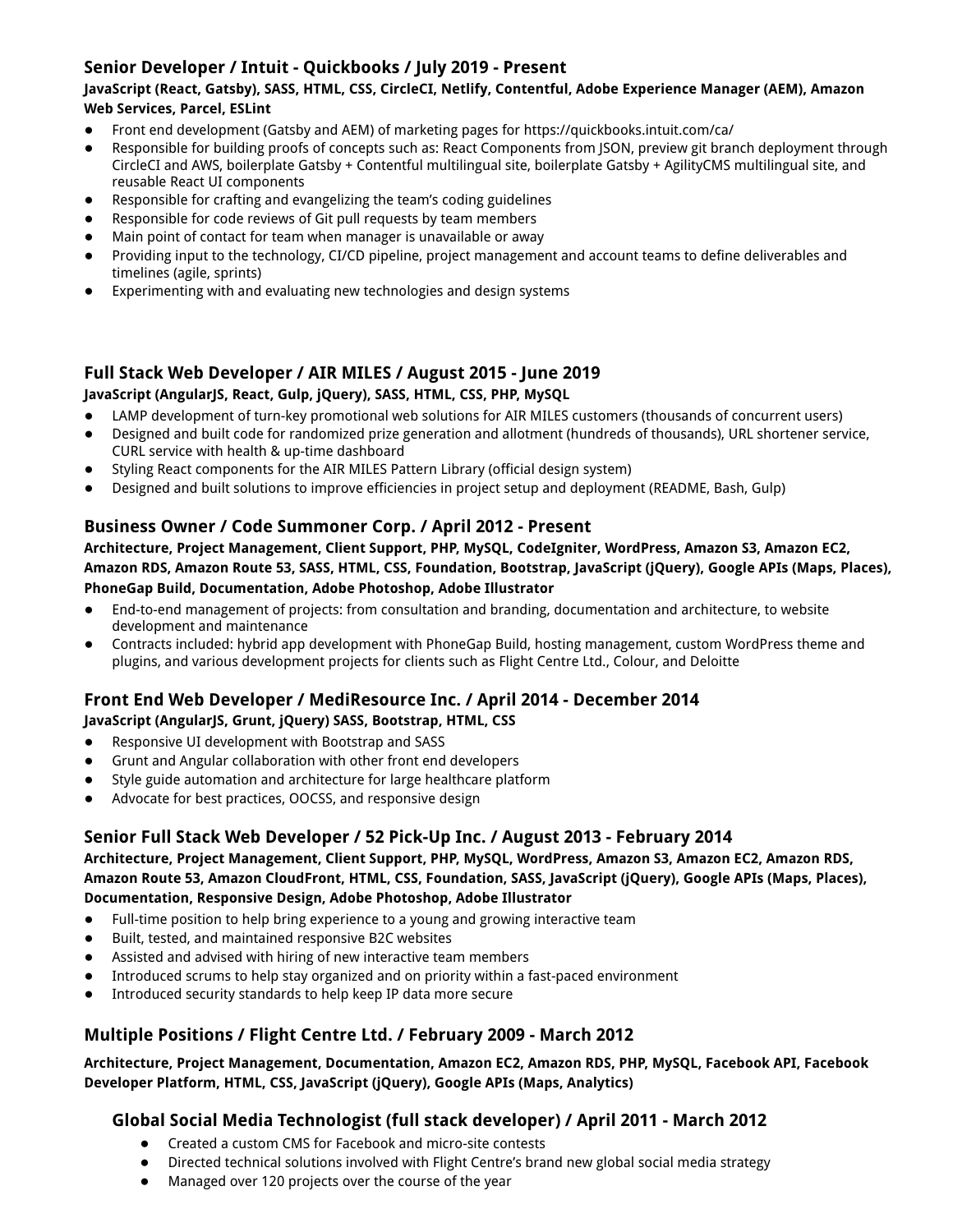- Interviewed and trained candidates for web development
- Conceptualized, developed, and maintained a WordPress multi-site system
- Authored process documentation from end-to-end solutions such as blogs, Facebook contests, and micro-site contests
- Collaborated and liaised with third-party vendors

## **Front End Web Developer / April 2010 - March 2011**

- Moved to Australia by invitation of global e-commerce leader (recognized for strong work ethic)
- Worked with an enterprise front end development team on large websites (e.g. flightcentre.com.au, studentflights.com.au) with millions of monthly user visits

## **Full Stack Web Developer / February 2009 - March 2010**

- Created an internal system for retail consultants to allow clients to agree to terms and conditions for booked travel online (processed over 500,000 customers in its first year)
- Helped develop the next version of flightcentre.ca, converted Photoshop designs to XHTML, developed website contests which allowed users to post their photos or videos to enter to win prizes and vote, and developed the flightcentre.ca WordPress blog.

# **Volunteer Full Stack Web Developer / Project Peru / March 2008 - September 2011**

# **PHP, MySQL, HTML, CSS, WordPress, Adobe Flash, Adobe Photoshop, Fund Raising, Videography**

- Consulted for NSCAD students on web development practices and technology solutions
- Collaborated on Adobe Flash development of projectperu.ca
- Assisted with fundraising activities (posting flyers, painting a house, acquired weekly meeting space)
- Selected and researched equipment for recorded video in remote locations of Peru (approximately 30 hours of footage)
- Developed the first version of threadsofperu.com
- Assisted in the research, setup, and creation of the first version of the Threads of Peru eBay store
- Consulted with a third-party tourism company on web development practices and technology solutions
- Participated in fundraising \$20,000 in 5 months
- Participated in cutting-edge international development design
- Collaborated on print and social media marketing of the project
- Hands-on interaction and study with foreign language communities in Peru

## **Senior Full Stack Web Developer / EZD Consulting Inc. / October 2001 - August 2008**

#### **Architecture, Client Support, PHP, MySQL, HTML, CSS, JavaScript, Adobe Flash, ActionScript, Adobe Photoshop**

- Developed turn-key solutions to deploy directory web sites within hours and a proprietary CMS
- Developed websites ranging from small business solutions to community websites receiving +10,000 unique hits a month
- MySQL optimization/design for user information, e-mail lists, billing info, addresses, and website performance/statistics
- Involved with hiring and training new developers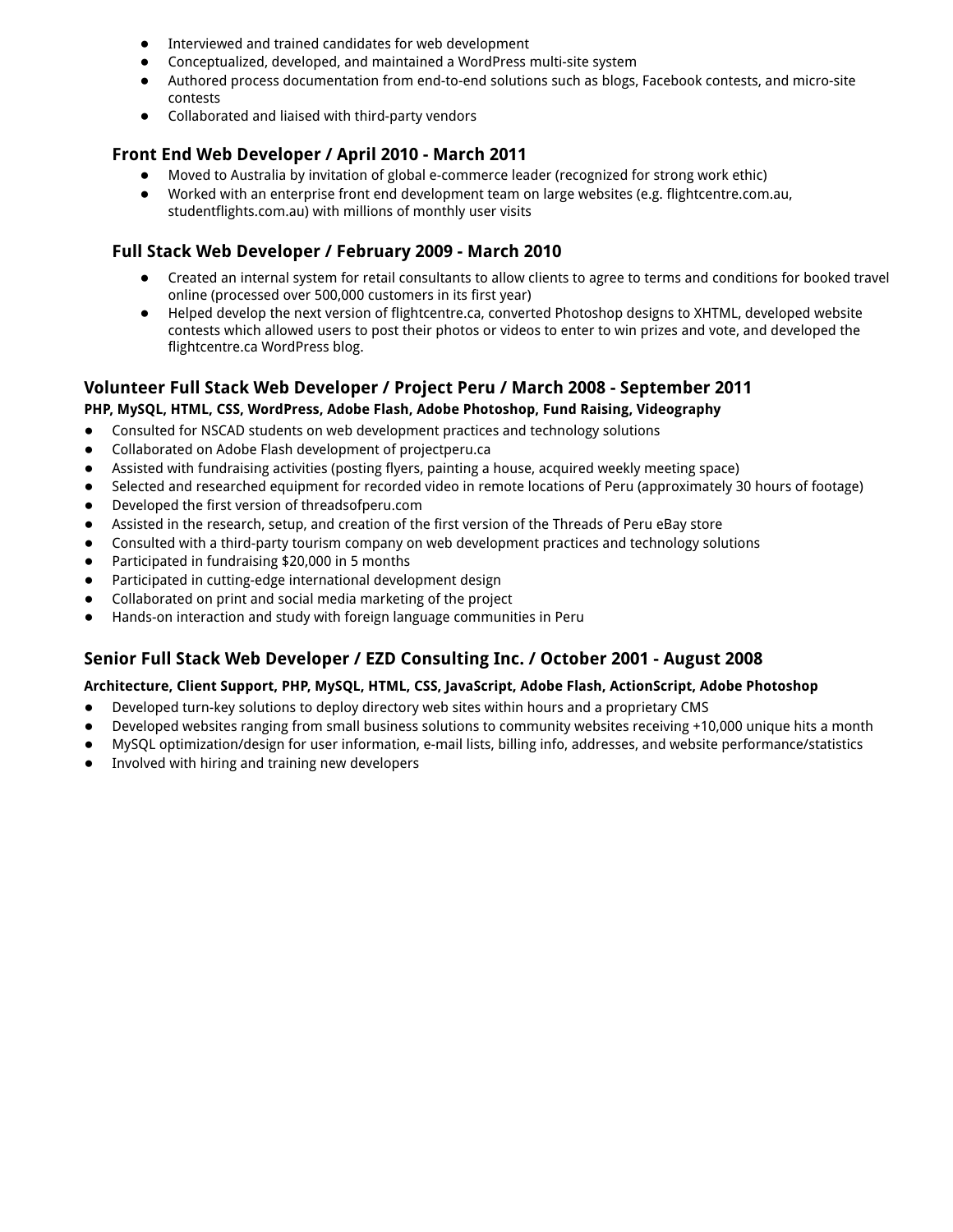## **REFERENCES**

To whom it may concern,

I am pleased to write this letter of reference for Jason Rundell. I've worked with Jason over the last 5 years in various capacities; coworkers, Jason reporting into me, and engaging Jason as a contractor. During that time Jason has played a key role in the success of Social Media within Flight Centre Limited.

Jason brings a creativity to technology rarely seen in many developers. He led development of the successful campaign Best Travel Job Ever along with various other projects when he was with Flight Centre. When we launched the global Social Media strategy at Flight Centre Jason managed the daunting task of building out our custom Social Media CMS and our global blog system (GBS). Since then the CMS has hosted close to 300 Facebook and microsite applications while the GBS hosts 20 blogs globally for our various brands.

Jason continues to be a resource that I count on not only from a development perspective but also as a trusted advisor for future development and the evolution of our technology platforms.

I'm available if you're interested in discussing this any further.

Thank you, Gregg Tilston Global Social Media Leader Flight Centre Limited 416-986-4734 Gregg.Tilston@flightcentre.ca @GreggTilston

I worked with Jason in a digital marketing environment in which my role was in social media marketing and Jason's was in social media development.

Jason was fantastic to work with, he was always able to find an easy way of translating technical language into terms understood by marketers. Jason always ensured that the team was well informed regarding all technical possibilities and new functionality options. Jason created a robust and user friendly content management system for our social media team which we are still using today. Jason advised the team as to how we could utilize his skills and developments to help reach our marketing objectives. Jason helped me to achieve outstanding social media results for the company by building innovative social media apps that integrated seamlessly with the content management system and provided a wonderful user experience.

In addition to Jason's fantastic skills in developing apps, websites and content management systems, Jason is also a great team player who is always supportive of our team and easy to get along with. I highly recommend Jason and look forward to continuing to work with him throughout our careers.

Samantha Locke Marketing & Customer Experience Manager, Flight Centre Business School samantha\_locke@flightcentre.com

Jason is an extremely detail-oriented person who was an absolute pleasure to work with. He always provides creative ideas on how things can be completed more efficiently and effectively. Jason is a great team player and is never afraid to lend a helping hand in any task or request. His excellent knowledge in his field, complemented with his strong work ethic would be an asset to any company!!

#### Rina Kazavchinski

#### To whom it may concern,

I had the pleasure of working with Jason Rundell for just over a year. He was always a delight to work with, very professional and considerate of others around him. Jason is a dedicated employee who puts his all into whatever project he is working on. He works great independently as well as in a team dynamic. He is a quick problem solver and is the first to throw his ideas on the table. Jason would be a true asset to any organization.

Thank you, Marty Murphy E Business Leader, Flight Centre Canada 1 Dundas St West, Toronto, ON. M5G 1Z3 Ph: 416 318 6511